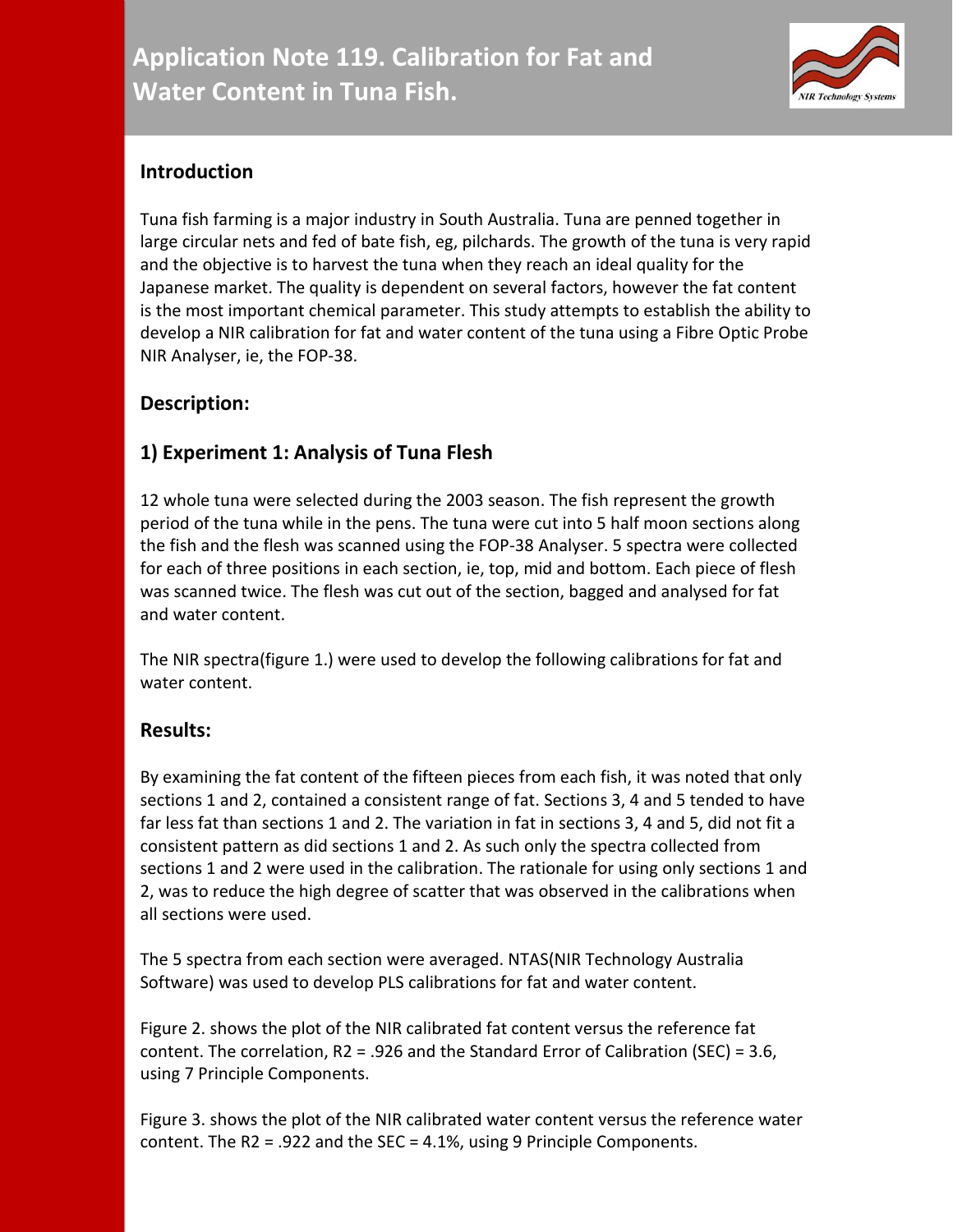





Figure 2. Plot of NIR calibration for fat content in tuna,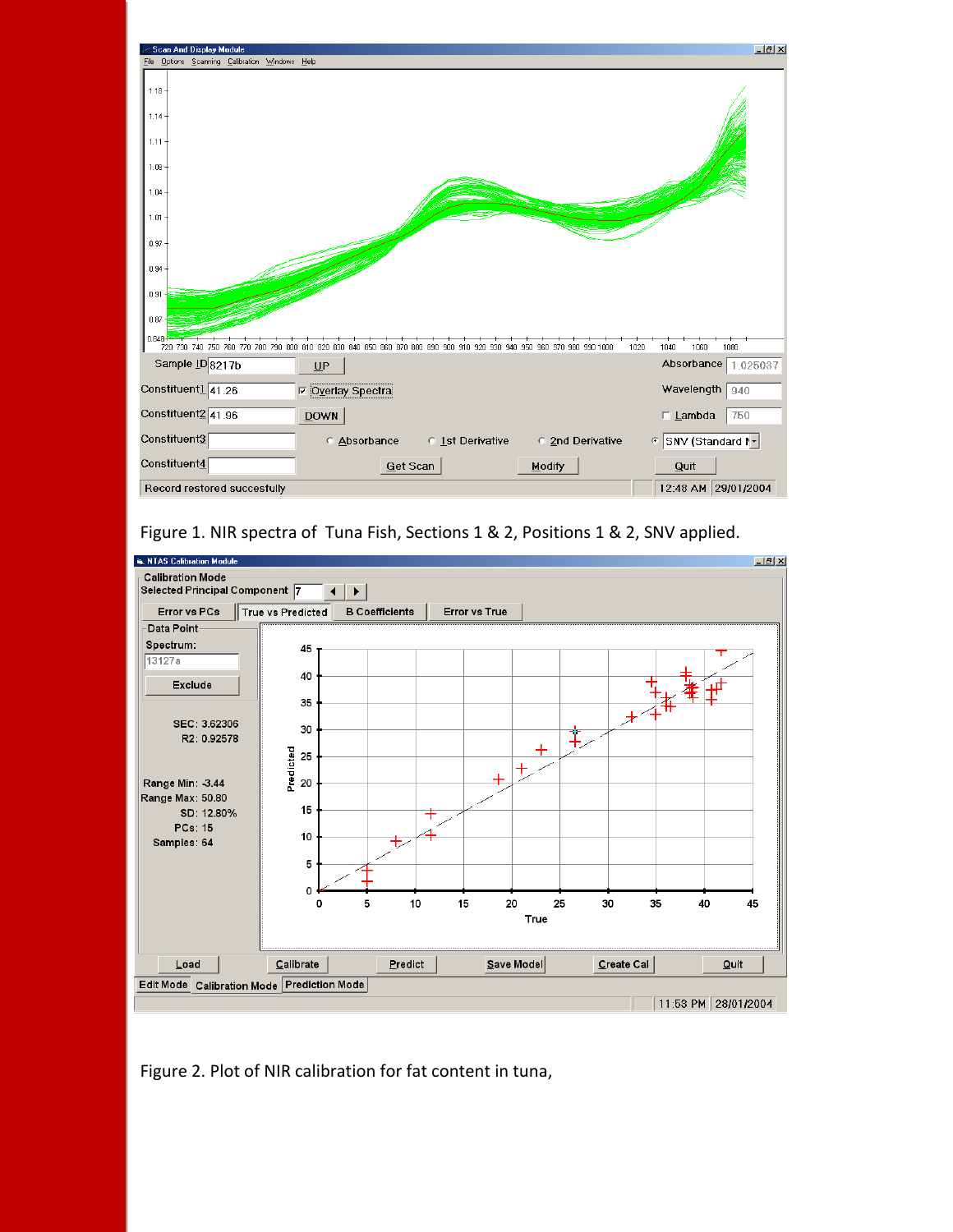

Figure 3. Plot of NIR calibration for water content in tuna,

## **2) Experiment 2: Analysis of Tuna Fish with Outside Skin Removed**

The next phase is to see if spectra collected off the skin of the tuna can provide similar calibrations. Spectra were collected from the whole tuna after scraping away the outside skin of the fish. The scales were left intact.

Figure 4. shows the spectra of the surface of the tuna. Only section 1, positions 1 and 2, are included in these spectral plots. Each set of 5 scans were averaged and a Standard Normal Variant(SNV) spectral conversion algorithm has been used to normalise these spectra.

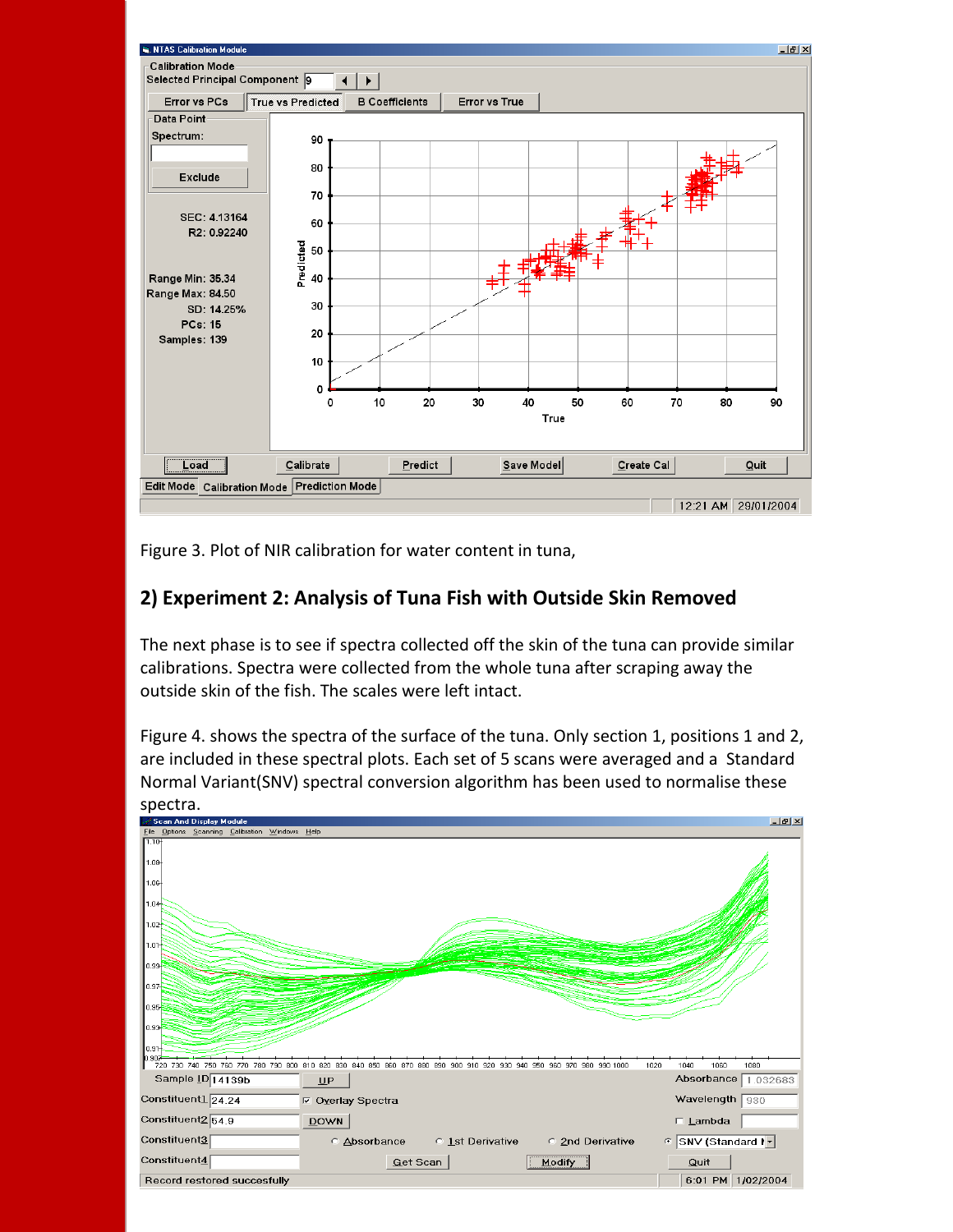Figure 4.NIR spectra of Tuna Fish with Skin Off, Section 1, Positions 1 & 2, SNV applied.

#### **Results:**

Figure 5. shows a plot of NIR Fat vs Ref Fat calibration. Samples with fat content less than 2% were excluded from the calibration set. The data shows a SEC = 4.3% and R2 = 0.879. Figure 6. Shows the calibration data for water content. The SEC = 4.3 and R2 = .873.



Figure 5. Plot of NIR calibration data for fat content in tuna.



Figure 6. Plot of NIR calibration data for water content in tuna.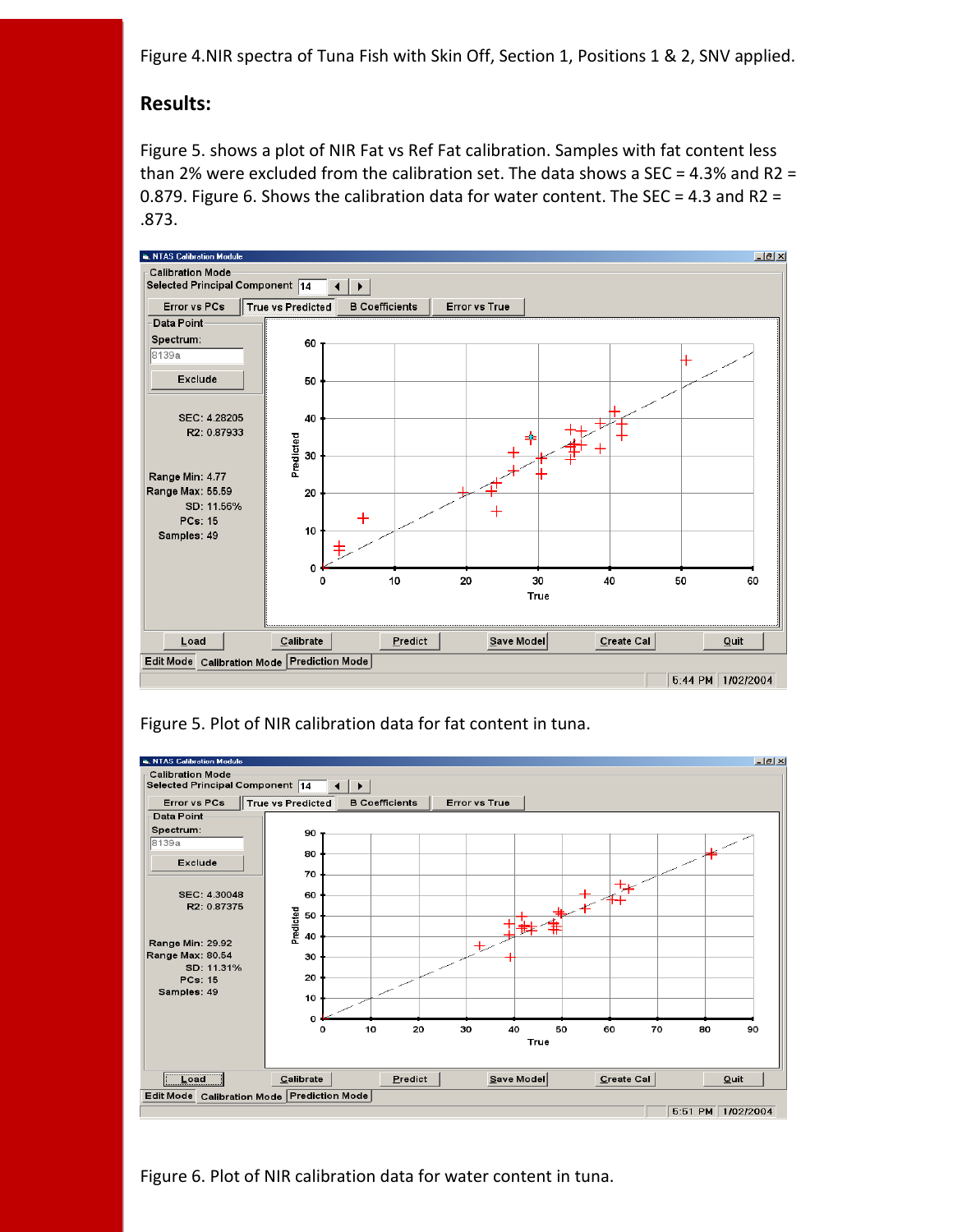# **3) Experiment 3: Analysis of Tuna Fish through the external skin.**

Figure 7. shows the plot of the NIR spectra of the tuna fish through the external skin. Only sections 1 and 2, positions 1 and 2 are included. The spectra are the average of 5 scans and with SNV applied.



Figure 7. Plot of NIR Spectra of Tuna Fish through the skin, Sections 1 and 2, Positions 1 and 2., Average of 5 scans, SNV applied.

#### **Results:**

Figure 8. shows a plot of NIR Fat vs Ref Fat calibration. Samples with fat content less than 2% were excluded from the calibration set. The data shows a SEC =  $6.0\%$  and R2 = 0.787. Figure 9. Shows the calibration data for water content. The SEC = 6.0 and R2 = 0.793.

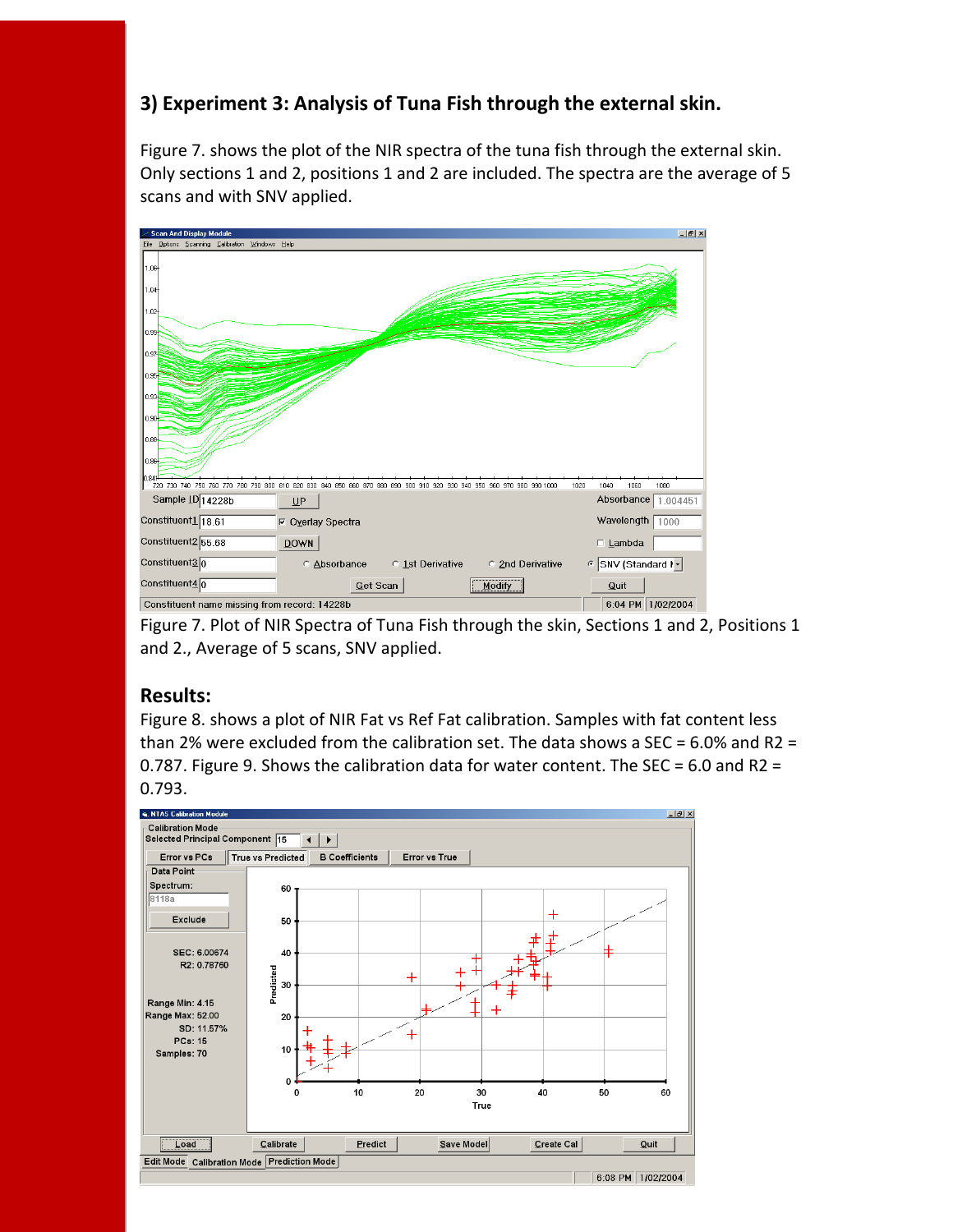Figure 8. Plot of NIR Fat Calibration vs Ref Fat, Sections 1 and 2, Positions 1 and 2.



Figure 9. Plot of NIR Water Calibration vs Ref Water, Sections 1 and 2, Positions 1 and 2.

If spectra from Section 1 and 2, buy only Position 1, are used for the calibration for fat, there is a substantial improvement in the calibration statistics. Figure 10 shows the plot for NIR Fat calibration vs Ref Fat for Sections 1 and, Position 1. The SEC = 2.1 and R2 = .982. However there are very few spectra included in this set and the calibration model is an overfit of the data.